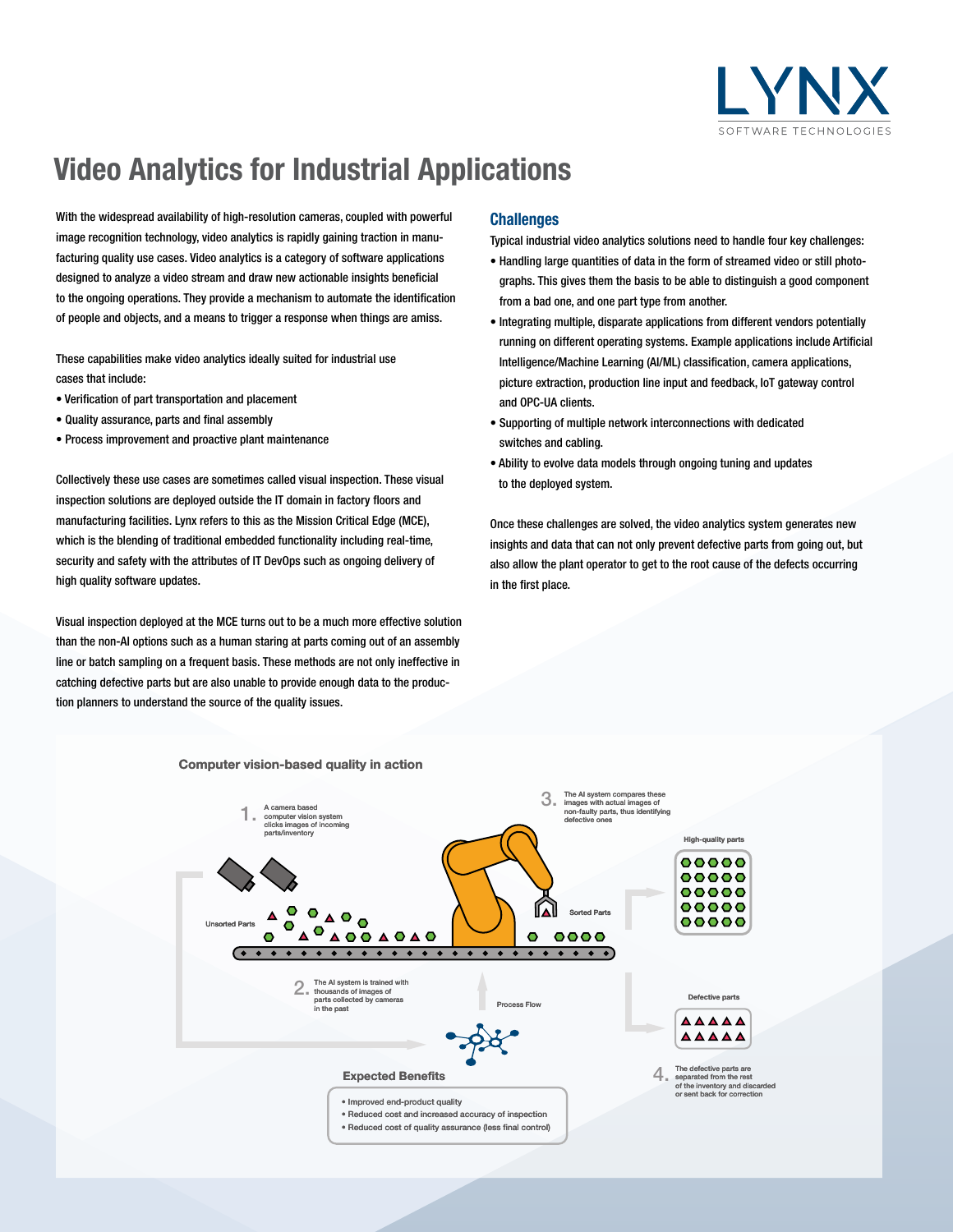## **Delivering on the promise of data**

While some companies may have the luxury of a greenfield environment, the vast majority of companies are faced with delivering this functionality by upgrading equipment that is already deployed. Discussions with companies up and down the value chain associated with delivering connected, secure industrial solutions has led Lynx to view the following as the "best practice" path:

- The majority of existing deployments have a controller connected to an industrial PC-type compute node. The initial step is to make these systems managed. This means that it is possible to monitor, deploy security patches and update applications.
- Establish a cloud presence. Systems should be able to securely deploy at least one workload to the system, such as a machine learning inference engine. Then manage those workloads from the cloud.
- Run applications from multiple tenants on an Edge compute node, saving power, cost and footprint of electronics. While consolidation is an advantage, the real benefit comes from the ability to leverage video analytics applications that need to procure data from the OT applications, such as a PLC or an industrial camera application, running on the same platform. But for this to be realized, the plant manager needs to be confident that a tenant's applications are only able to access the data that they have been granted access to.
- Enable all of the tenants and their different apps to deliver new capabilities that can execute locally, while maintaining isolation between the different workloads and the existing data permissions.

#### **Lynx's approach**

For decades, customer have built solutions on LYNX MOSA.ic that run for 10+ years with very high MTBF (mean time between failure). However, most of these solutions were very largely static with functionality minimized in favor of availability and reliability. However, modern solutions that leverage modern AI and container frameworks, in addition to running controllers, have to be designed to be both flexible and highly available. In order to build these solutions that remain viable in deployed settings for very long periods, the solutions need to

- Combine the benefits of cloud infrastructure with the efficiencies of local processing. Cloud infrastructure brings scaling and upgrade benefits. Local processing brings latency, performance, and operational efficiencies.
- Deliver provable isolation between the production line (OT), the plant data center (IT), and the cloud.
- Shift as much functionality to software from today's diverse, expensive (in terms of cost, real estate and power) combination of hardware.

The following chart outlines how the shift to a software-centric solution enables a richer set of system functionality to be delivered over time.

The left side shows all the building blocks needed to build a video analytics solution:

- 1. Industrial Camera with adequate lighting
- 2. Video ingestion applications
- 3. Supervisory control for feedback
- 4. Video analytics application
- 5. Image database to store the images
- 6. IT network access for the video analytics application
- 7. OT network access for the camera and the supervisory control



Without LYNX MOSA.ic, a typical implementation would require a separate hardware system for each of these functions. This makes the system complex, difficult to implement and expensive to maintain. With LYNX MOSA.ic, most or all of these applications can be deployed on a single managed hardware system. This enables fast deployment, easy data transfer and seamless management.

LYNX MOSA.ic, is a software framework for building and integrating virtually air-gapped security and safety-critical systems using independent application modules. The key capabilities of this offering are:

- Isolated applications: It enables fully featured operating systems (e.g. Windows, Linux), real-time operating systems and bare-metal code to be combined and deployed on consolidated hardware platforms in a way that delivers provable (and immutable) isolation of applications from each other. Effectively this isolates operational technologies (OT) from information technology (IT) networks on the plant floor.
- Granular allocation of compute and memory resources to each workload: The direct assignment of NICs, USB and serial ports enables a complex deployment to be accomplished using a single box. Network connections can be virtualized and secured.
- Deterministic real-time behavior: The Lynx solution guarantees that very aggressive response times can be met, irrespective of what workloads are running on the system.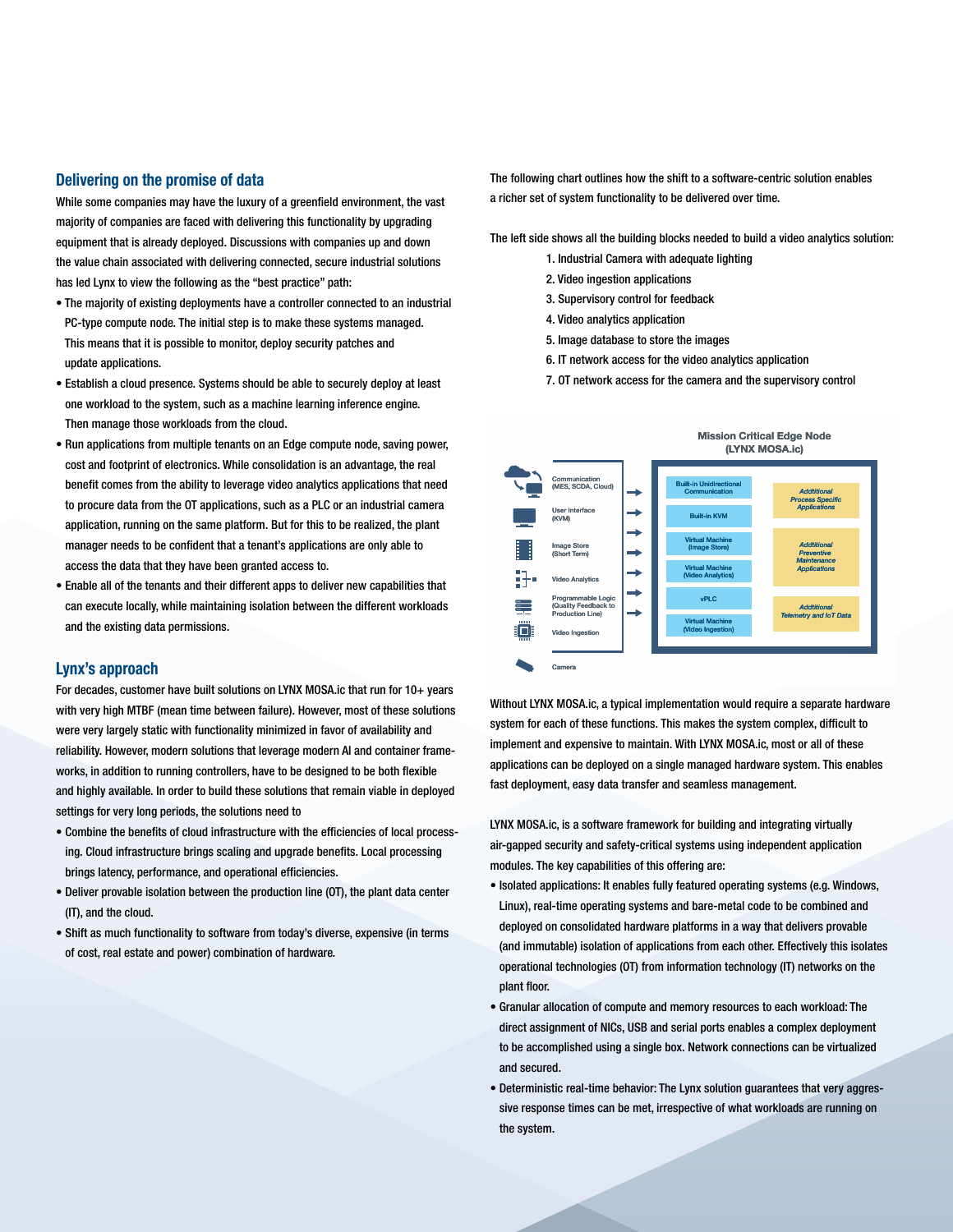

Model 1: Multi-cloud model



Model 2: Cloud extended to IoT

LYNX MOSA.ic is able to provide this level of workload isolation at the HW level since it is constructed using LynxSecure, a separation kernel hypervisor as the foundation. It ensures that the MCE node configuration is tamper-proof and suitable for a harsh production environment, and provides for pervasive security (including data encryption, tamper proof software, and network isolation).